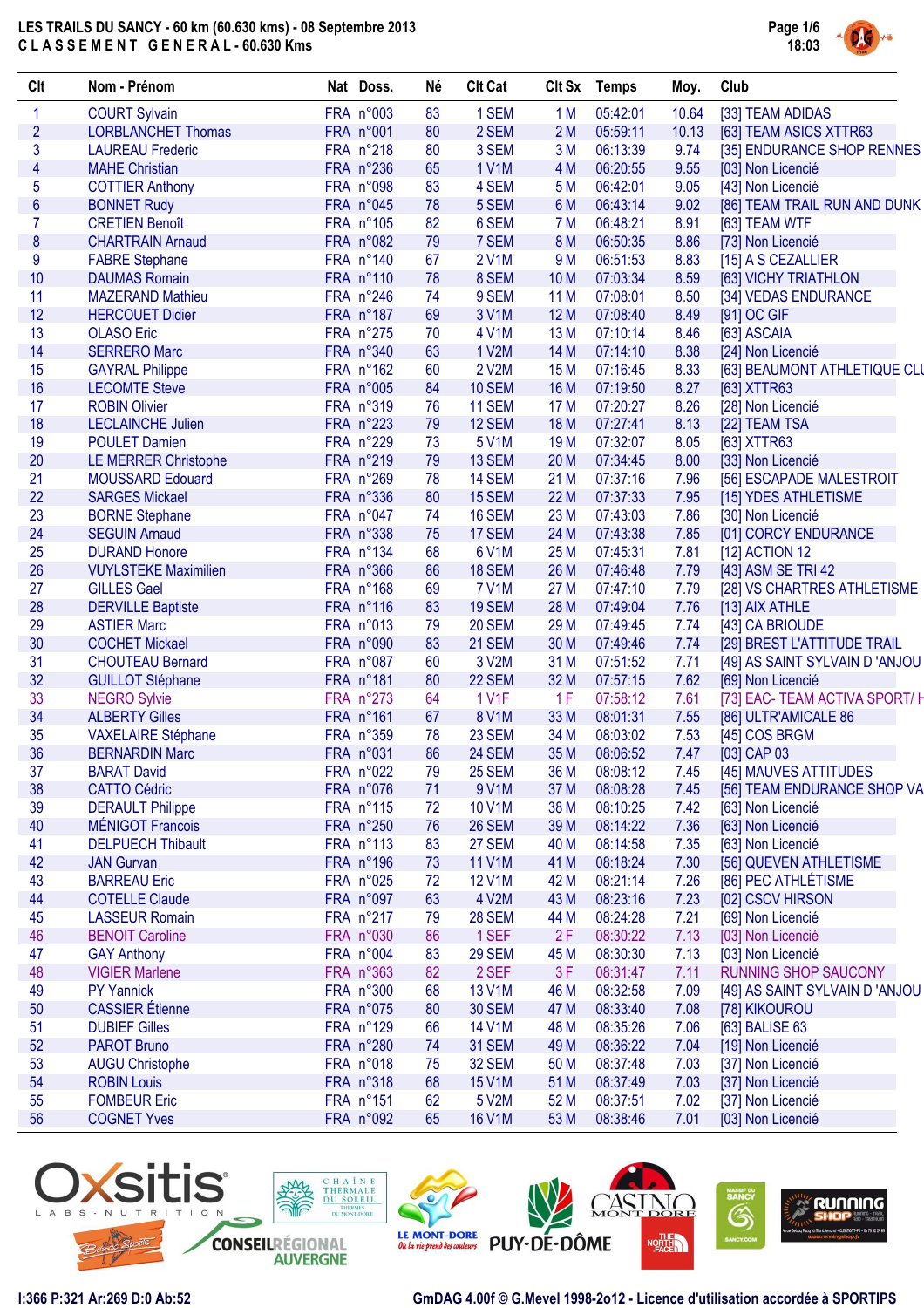

| Clt | Nom - Prénom                             | Nat Doss. | Né | <b>Clt Cat</b>      |       | Clt Sx Temps | Moy. | Club                          |
|-----|------------------------------------------|-----------|----|---------------------|-------|--------------|------|-------------------------------|
| 57  | <b>COUDRAY Guillaume</b>                 | FRA n°099 | 76 | 33 SEM              | 54 M  | 08:38:59     | 7.01 | [75] Non Licencié             |
| 58  | <b>LAPORTE Romain</b>                    | FRA n°214 | 73 | <b>17 V1M</b>       | 55 M  | 08:40:49     | 6.98 | [43] CLUB ATHLÉTIC BRIOUDE    |
| 59  | <b>SOYER Dominique</b>                   | FRA n°349 | 62 | 6 V2M               | 56 M  | 08:42:12     | 6.97 | [27] SPORT AVENTURE           |
| 60  | <b>BROTHIER-MOURET Emmanuelle</b>        | FRA n°068 | 75 | 3 SEF               | 4F    | 08:43:25     | 6.95 | [31] PORTET ATHLETIC CLUB     |
| 61  | CHOQUET-BOTELLA Alexandre                | FRA n°086 | 80 | 34 SEM              | 57 M  | 08:43:46     | 6.95 | [74] Non Licencié             |
| 62  | <b>SERRERO Robert</b>                    | FRA n°341 | 66 | <b>18 V1M</b>       | 58 M  | 08:44:35     | 6.93 | [16] Non Licencié             |
| 63  | <b>TREVISAN Célia</b>                    | FRA n°356 | 82 | 4 SEF               | 5F    | 08:44:46     | 6.93 | [66] Non Licencié             |
| 64  | <b>POUSSARDIN Christophe</b>             | FRA n°299 | 63 | <b>7 V2M</b>        | 59 M  | 08:45:06     | 6.93 | [24] Non Licencié             |
| 65  | <b>BOURGUET Maxime</b>                   | FRA n°053 | 86 | <b>35 SEM</b>       | 60 M  | 08:46:33     | 6.91 | [44] Non Licencié             |
| 66  | <b>MAUPLIN Mikael</b>                    | FRA n°245 | 76 | <b>36 SEM</b>       | 61 M  | 08:47:02     | 6.90 | [03] UCCV                     |
| 67  | <b>BALLOT Benjamin</b>                   | FRA n°021 | 81 | 37 SEM              | 62 M  | 08:47:11     | 6.90 | [71] Non Licencié             |
| 68  | <b>SICARD Thierry</b>                    | FRA n°343 | 60 | 8 V2M               | 63 M  | 08:47:52     | 6.89 | [19] CA BRIVE                 |
| 69  | <b>SAIVES Annick</b>                     | FRA n°334 | 71 | <b>2 V1F</b>        | 6F    | 08:49:35     | 6.87 | [50] Non Licencié             |
| 70  | <b>AUZET Andre</b>                       | FRA n°019 | 67 | <b>19 V1M</b>       | 64 M  | 08:51:08     | 6.85 | [13] LA FOULEE DE GREASQUE    |
| 71  | <b>BOULAY David</b>                      | FRA n°051 | 70 | 20 V1M              | 65 M  | 08:52:20     | 6.83 | [49] Non Licencié             |
| 72  |                                          | FRA n°192 | 69 | 21 V1M              | 66 M  | 08:52:25     |      |                               |
|     | <b>JACON Franck</b>                      |           |    |                     |       |              | 6.83 | [63] ASCTC                    |
| 73  | HAMMOU-NAICHA Mohammed                   | FRA n°183 | 62 | 9 V2M               | 67 M  | 08:56:00     | 6.79 | [93] Non Licencié             |
| 74  | <b>COURTEAU Cyrille</b>                  | FRA n°102 | 73 | 22 V1M              | 68 M  | 08:57:14     | 6.77 | [63] Non Licencié             |
| 75  | <b>SAIGNE Sylvain</b>                    | FRA n°332 | 80 | <b>38 SEM</b>       | 69 M  | 08:57:55     | 6.76 | [03] Non Licencié             |
| 76  | <b>DOLIVEIRA Nicolas</b>                 | FRA n°126 | 88 | <b>39 SEM</b>       | 70 M  | 08:57:59     | 6.76 | [92] Non Licencié             |
| 77  | <b>HURAULT Thierry</b>                   | FRA n°190 | 66 | 23 V1M              | 71 M  | 08:58:38     | 6.75 | [29] BREST L'ATTITUDE TRAIL   |
| 78  | <b>RAYMOND Eric</b>                      | FRA n°308 | 75 | 40 SEM              | 72 M  | 08:58:58     | 6.75 | [16] Non Licencié             |
| 79  | <b>MONTIEL Frédéric</b>                  | FRA n°263 | 62 | <b>10 V2M</b>       | 73 M  | 09:02:07     | 6.71 | [43] Non Licencié             |
| 80  | <b>CACHAN Eric</b>                       | FRA n°071 | 61 | 11 V2M              | 74 M  | 09:06:00     | 6.66 | [72] ANGERS ATHLETIC CLUB     |
| 81  | <b>JEAN Guilhem</b>                      | FRA n°198 | 70 | 24 V1M              | 75 M  | 09:08:51     | 6.63 | [34] Non Licencié             |
| 82  | <b>FLAO Frederic</b>                     | FRA n°149 | 67 | 25 V1M              | 76 M  | 09:08:54     | 6.63 | [29] MELGUEN AVEN TRAIL       |
| 83  | <b>POUCHET Arnaud</b>                    | FRA n°296 | 76 | 41 SEM              | 77 M  | 09:09:10     | 6.62 | [33] TEAM TRAIL LA BURTHE     |
| 84  | <b>JAEGLIN Emmanuelle</b>                | FRA n°194 | 69 | 3 V1F               | 7F    | 09:09:12     | 6.62 | [74] Non Licencié             |
| 85  | <b>RAY Eliés</b>                         | FRA n°307 | 79 | 42 SEM              | 78 M  | 09:09:19     | 6.62 | [63] Non Licencié             |
| 86  | <b>MAZET Arnaud</b>                      | FRA n°247 | 68 | 26 V1M              | 79 M  | 09:10:15     | 6.61 | [63] Non Licencié             |
| 87  | <b>FERREIRA Amadeo</b>                   | FRA n°145 | 67 | <b>27 V1M</b>       | 80 M  | 09:12:34     | 6.58 | [03] USPCA                    |
| 88  | <b>FERREIRA Maria</b>                    | FRA n°146 | 68 | 4 V1F               | 8F    | 09:12:39     | 6.58 | [03] USPCA                    |
| 89  | <b>CHAPUT Patrick</b>                    | FRA n°079 | 61 | <b>12 V2M</b>       | 81 M  | 09:12:55     | 6.58 | [63] AS ROMAGNAT              |
| 90  | <b>TEILLOT Didier</b>                    | FRA n°351 | 53 | 1 V3M               | 82 M  | 09:12:58     | 6.58 | [63] Non Licencié             |
| 91  |                                          | FRA n°309 | 80 | 43 SEM              | 83 M  | 09:16:38     | 6.54 |                               |
| 92  | RAYNAUD Jerome<br><b>BOUCHON William</b> | FRA n°049 | 78 |                     |       |              |      | [87] Non Licencié             |
|     |                                          |           |    | 44 SEM              | 84 M  | 09:18:25     | 6.51 | [63] Non Licencié             |
| 93  | <b>HEUCLIN Francis</b>                   | FRA n°189 | 55 | 13 V <sub>2</sub> M | 85 M  | 09:19:36     | 6.50 | [02] CSCV HIRSON              |
| 94  | <b>COMMIN Sébastien</b>                  | FRA n°093 | 71 | 28 V1M              | 86 M  | 09:19:40     | 6.50 | [86] Non Licencié             |
| 95  | <b>CHASTENET Gillaume</b>                | FRA n°083 | 77 | 45 SEM              | 87 M  | 09:20:59     | 6.48 | [87] Non Licencié             |
| 96  | <b>MATHIEU Stéphane</b>                  | FRA n°242 | 72 | 29 V1M              | 88 M  | 09:21:11     | 6.48 | [63] AS PLAUZAT RUNNING       |
| 97  | <b>BONNIER Didier</b>                    | FRA n°046 | 61 | <b>14 V2M</b>       | 89 M  | 09:24:02     | 6.45 | [78] REV 7                    |
| 98  | <b>AUCUIT Stephanie</b>                  | FRA n°016 | 72 | 5 V1F               | 9F    | 09:25:19     | 6.43 | [15] YDES ATHLETISME          |
| 99  | <b>DURAND Yannick</b>                    | FRA n°135 | 65 | 30 V1M              | 90 M  | 09:25:22     | 6.43 | [63] KIKOUROU                 |
| 100 | <b>LANNELONGUE Frédéric</b>              | FRA n°212 | 69 | 31 V1M              | 91 M  | 09:28:38     | 6.40 | [77] Non Licencié             |
| 101 | <b>BLANC Sebastien</b>                   | FRA n°038 | 81 | 46 SEM              | 92 M  | 09:30:05     | 6.38 | [63] FRATERNELLE CHATEAU GAI  |
| 102 | <b>BEGEY Fabien</b>                      | FRA n°028 | 76 | 47 SEM              | 93 M  | 09:30:25     | 6.38 | [87] Non Licencié             |
| 103 | <b>GENTY Philippe</b>                    | FRA n°164 | 71 | 32 V1M              | 94 M  | 09:30:40     | 6.37 | [45] MAUVES ATTITUDES         |
| 104 | <b>PERRIN François</b>                   | FRA n°286 | 72 | 33 V1M              | 95 M  | 09:31:36     | 6.36 | [43] CAB BRIOUDE              |
| 105 | <b>ARNAUD Jérémy</b>                     | FRA n°010 | 83 | 48 SEM              | 96 M  | 09:31:37     | 6.36 | [43] CA BRIOUDE               |
| 106 | <b>LIBROBUONO Rodolphe</b>               | FRA n°230 | 72 | 34 V1M              | 97 M  | 09:31:38     | 6.36 | [43] Non Licencié             |
| 107 | LAQUÉ Julien                             | FRA n°215 | 76 | 49 SEM              | 98 M  | 09:31:39     | 6.36 | [43] CAB BRIOUDE              |
| 108 | <b>MEUNIER Benilde</b>                   | FRA n°256 | 68 | 35 V1M              | 99 M  | 09:33:32     | 6.34 | [12] ASGC MILLAU              |
| 109 | <b>TELLIER Gaetan</b>                    | FRA n°352 | 60 | <b>15 V2M</b>       | 100 M | 09:33:53     | 6.34 | [45] Non Licencié             |
| 110 | <b>HERON Claude</b>                      | FRA n°188 | 70 | 36 V1M              | 101 M | 09:34:16     | 6.33 | [63] Non Licencié             |
| 111 | ROUSSET Jean paul                        | FRA n°328 | 61 | <b>16 V2M</b>       | 102 M | 09:34:55     | 6.33 | [63] COURIR EN LIVRADOIS FORE |
| 112 | <b>FERRE Michel</b>                      | FRA n°144 | 59 | 17 V2M              | 103 M | 09:36:01     | 6.32 | [31] Non Licencié             |
|     |                                          |           |    |                     |       |              |      |                               |

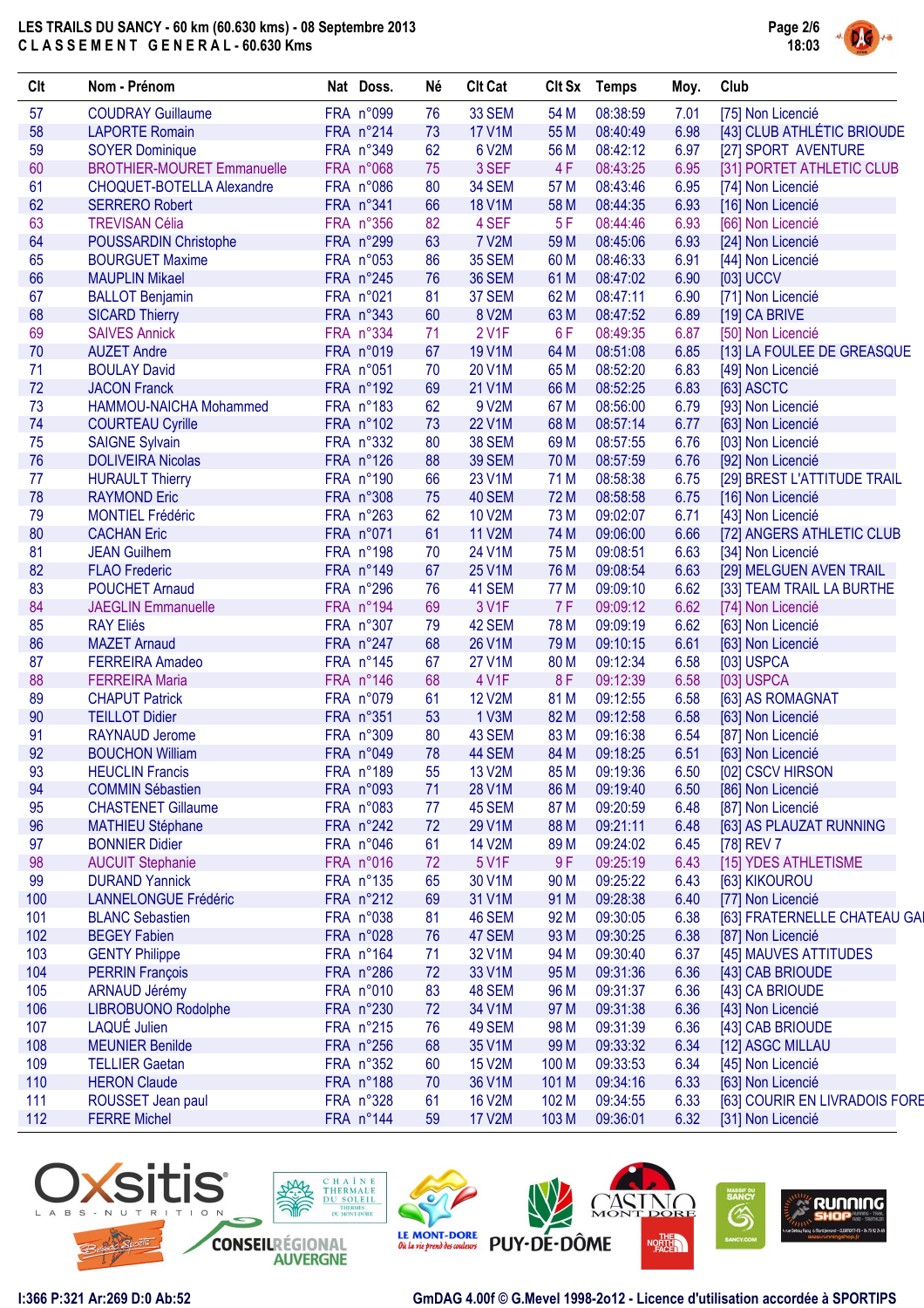

| Clt | Nom - Prénom                 | Nat Doss. | Né | <b>Clt Cat</b> |                  | Clt Sx Temps | Moy. | Club                        |
|-----|------------------------------|-----------|----|----------------|------------------|--------------|------|-----------------------------|
| 113 | <b>RODRIGUES Esrrael</b>     | FRA n°322 | 77 | <b>50 SEM</b>  | 104 M            | 09:37:30     | 6.30 | [63] Non Licencié           |
| 114 | <b>ERNOULT Stephane</b>      | FRA n°138 | 70 | 37 V1M         | 105 M            | 09:37:43     | 6.30 | [63] ASM RCC                |
| 115 | DAS DORES Jérôme             | FRA n°109 | 82 | <b>51 SEM</b>  | 106 M            | 09:38:30     | 6.29 | [78] PLM CONFLANS           |
| 116 | <b>GICQUEL Stéphanie</b>     | FRA n°166 | 82 | 5 SEF          | 10F              | 09:39:01     | 6.28 | [75] LAGARDERE              |
| 117 | <b>AUBRY Jean marc</b>       | FRA n°015 | 65 | 38 V1M         | 107 M            | 09:40:09     | 6.27 | [97] Non Licencié           |
| 118 | <b>BEAUCHESNE Laurent</b>    | FRA n°026 | 65 | 39 V1M         | 108 M            | 09:40:51     | 6.26 | [86] Non Licencié           |
| 119 | <b>VESSAZ Jerome</b>         | FRA n°361 | 82 | <b>52 SEM</b>  | 109 M            | 09:43:03     | 6.24 | [31] Non Licencié           |
| 120 | <b>BAFCOP Mickael</b>        | FRA n°020 | 71 | 40 V1M         | 110 M            | 09:44:25     | 6.22 | [74] BORNES INFORMATIQUE    |
| 121 | <b>GICQUEL Jeremie</b>       | FRA n°167 | 82 | 53 SEM         | 111 M            | 09:44:41     | 6.22 | [75] LAGARDERE              |
| 122 | <b>DUSSOUCHAUD Christian</b> | FRA n°136 | 52 | 2 V3M          | 112 M            | 09:45:21     | 6.21 | [87] Non Licencié           |
| 123 | <b>CHESNEAU Bruno</b>        | FRA n°084 | 68 | 41 V1M         | 113 M            | 09:45:27     | 6.21 | [18] Non Licencié           |
| 124 | <b>PODEVIN Arnaud</b>        | FRA n°293 | 75 | <b>54 SEM</b>  | 114 M            | 09:45:47     | 6.21 | [45] MAUVES ATTITUDES       |
| 125 | <b>GRISARD Christian</b>     | FRA n°176 | 60 | <b>18 V2M</b>  | 115 M            | 09:46:46     | 6.20 | [25] Non Licencié           |
| 126 | <b>SUAU Francois</b>         | FRA n°350 | 63 | <b>19 V2M</b>  | 116 M            | 09:49:08     | 6.17 | [63] Non Licencié           |
| 127 | <b>METAY Yohann</b>          | FRA n°254 | 76 | <b>55 SEM</b>  | 117 M            | 09:49:27     | 6.17 |                             |
|     |                              |           |    |                |                  |              |      | [69] Non Licencié           |
| 128 | <b>MAITROT Bertrand</b>      | FRA n°237 | 77 | <b>56 SEM</b>  | 118 M            | 09:49:50     | 6.17 | [37] TEAM TRAIL TOURAINE    |
| 129 | <b>PENINON Brice</b>         | FRA n°283 | 78 | <b>57 SEM</b>  | 119 <sub>M</sub> | 09:49:51     | 6.17 | [37] ASCNAV TOURS           |
| 130 | <b>RICHE Manuel</b>          | FRA n°313 | 63 | 20 V2M         | 120 M            | 09:50:16     | 6.16 | [29] Non Licencié           |
| 131 | <b>HENNART Patrice</b>       | FRA n°185 | 69 | 42 V1M         | 121 M            | 09:50:43     | 6.16 | [45] MAUVES ATTITUDES       |
| 132 | <b>POISSONNIER Francois</b>  | FRA n°294 | 46 | 3 V3M          | 122 M            | 09:51:34     | 6.15 | [63] BAC                    |
| 133 | <b>PESTOURIE Eric</b>        | FRA n°288 | 66 | 43 V1M         | 123 M            | 09:52:15     | 6.14 | [24] A SAINT PANTALEON      |
| 134 | <b>GIRODON Jacky</b>         | FRA n°170 | 71 | 44 V1M         | 124 M            | 09:54:09     | 6.12 | [03] Non Licencié           |
| 135 | <b>BRESILLION Sylvain</b>    | FRA n°065 | 72 | 45 V1M         | 125 M            | 09:54:55     | 6.11 | [92] Non Licencié           |
| 136 | <b>BESNARD Stephane</b>      | FRA n°035 | 76 | <b>58 SEM</b>  | 126 M            | 09:55:58     | 6.10 | [15] Non Licencié           |
| 137 | <b>BREANT Christophe</b>     | FRA n°063 | 76 | <b>59 SEM</b>  | 127 M            | 09:56:04     | 6.10 | [15] Non Licencié           |
| 138 | <b>NAROUTA Alexei</b>        | FRA n°272 | 65 | 46 V1M         | 128 M            | 09:57:14     | 6.09 | [31] Non Licencié           |
| 139 | <b>ROUSSEL Daniel</b>        | FRA n°327 | 68 | 47 V1M         | 129 M            | 09:57:57     | 6.08 | [63] Non Licencié           |
| 140 | <b>MOURGUE Bastien</b>       | FRA n°268 | 91 | 1 ESM          | 130 M            | 09:58:17     | 6.08 | [69] Non Licencié           |
| 141 | <b>CUMENAL Didier</b>        | FRA n°106 | 60 | 21 V2M         | 131 M            | 09:58:27     | 6.08 | [24] SAINT ASTIER TRIATHLON |
| 142 | <b>BRANGER Denis</b>         | FRA n°062 | 59 | <b>22 V2M</b>  | 132 M            | 09:59:40     | 6.07 | [45] GIEN ATHLE MARATHON    |
| 143 | <b>MOLUS Anthony</b>         | FRA n°259 | 78 | 60 SEM         | 133 M            | 09:59:47     | 6.07 | [95] Non Licencié           |
| 144 | <b>JORDAN Thierry</b>        | FRA n°199 | 61 | 23 V2M         | 134 M            | 10:00:29     | 6.06 | [92] Non Licencié           |
| 145 | <b>ARTAUD GUY Valerie</b>    | FRA n°011 | 67 | 6 V1F          | 11F              | 10:00:47     | 6.06 | [24] Non Licencié           |
| 146 | <b>GALLENNE Christophe</b>   | FRA n°156 | 62 | 24 V2M         | 135 M            | 10:01:07     | 6.05 | [49] Non Licencié           |
| 147 | <b>VERDEAU Alexandre</b>     | FRA n°360 | 87 | 61 SEM         | 136 M            | 10:01:38     | 6.05 | [85] NORD VENDEE ATHLETISME |
| 148 | <b>DESRAMAUT Nicolas</b>     | FRA n°117 | 83 | 62 SEM         | 137 M            | 10:01:39     | 6.05 | [45] COS BRGM               |
|     |                              |           |    |                |                  |              |      | [63] Non Licencié           |
| 149 | RAVENEAU Kevin               | FRA n°306 | 80 | 63 SEM         | 138 M            | 10:01:41     | 6.05 |                             |
| 150 | <b>MEALLET</b> Jean-francois | FRA n°248 | 78 | 64 SEM         | 139 M            | 10:02:39     | 6.04 | [31] Non Licencié           |
| 151 | MÉALLET Clément              | FRA n°249 | 88 | 65 SEM         | 140 M            | 10:02:39     | 6.04 | [15] Non Licencié           |
| 152 | <b>BRUNEL Vincent</b>        | FRA n°070 | 73 | 48 V1M         | 141 M            | 10:02:52     | 6.03 | [63] Non Licencié           |
| 153 | <b>LEONE Gregory</b>         | FRA n°227 | 84 | 66 SEM         | 142 M            | 10:04:42     | 6.02 | [42] Non Licencié           |
| 154 | <b>KERAUTRET Yoran</b>       | FRA n°204 | 77 | 67 SEM         | 143 M            | 10:07:08     | 5.99 | [29] Non Licencié           |
| 155 | <b>JOURDES Philippe</b>      | FRA n°202 | 65 | 49 V1M         | 144 M            | 10:08:13     | 5.98 | [72] LE MANS A72            |
| 156 | <b>BRUNEL Jean-francois</b>  | FRA n°069 | 69 | 50 V1M         | 145 M            | 10:09:58     | 5.96 | [63] AL VOLVIC TRAIL        |
| 157 | <b>ROBERT Fabrice</b>        | FRA n°317 | 64 | 51 V1M         | 146 M            | 10:11:25     | 5.95 | [37] TEAM TRAIL TOURAINE    |
| 158 | RZESZUTKO Maciej             | FRA n°331 | 62 | 25 V2M         | 147 M            | 10:13:18     | 5.93 | [31] Non Licencié           |
| 159 | <b>MONTAGNE Maxence</b>      | FRA n°262 | 79 | 68 SEM         | 148 M            | 10:13:30     | 5.93 | [63] Non Licencié           |
| 160 | <b>VEYSSIERE Vincent</b>     | FRA n°362 | 76 | 69 SEM         | 149 M            | 10:13:32     | 5.93 | [63] Non Licencié           |
| 161 | <b>DESUSCLADE Stephane</b>   | FRA n°118 | 75 | <b>70 SEM</b>  | 150 M            | 10:13:34     | 5.93 | [63] Non Licencié           |
| 162 | <b>CONTAMIN Hugues</b>       | FRA n°094 | 68 | 52 V1M         | 151 M            | 10:13:37     | 5.93 | [69] Non Licencié           |
| 163 | <b>CARDINAL Hervé</b>        | FRA n°074 | 79 | <b>71 SEM</b>  | 152 M            | 10:13:56     | 5.93 | [78] Non Licencié           |
| 164 | <b>KINT Laurent</b>          | FRA n°207 | 77 | <b>72 SEM</b>  | 153 M            | 10:15:29     | 5.91 | [82] Non Licencié           |
| 165 | <b>MATTONI Nicolas</b>       | FRA n°243 | 81 | <b>73 SEM</b>  | 154 M            | 10:15:53     | 5.91 | [42] ROANNE TRIATHLON       |
| 166 | <b>BARBIER Cyril</b>         | FRA n°024 | 71 | 53 V1M         | 155 M            | 10:16:00     | 5.91 | [95] Non Licencié           |
| 167 | <b>BLOU Sylvain</b>          | FRA n°042 | 82 | <b>74 SEM</b>  | 156 M            | 10:16:04     | 5.90 | [49] Non Licencié           |
|     |                              |           |    |                |                  |              |      |                             |
| 168 | <b>GUIHÉNEUF Yann</b>        | FRA n°179 | 77 | <b>75 SEM</b>  | 157 M            | 10:16:06     | 5.90 | [49] Non Licencié           |

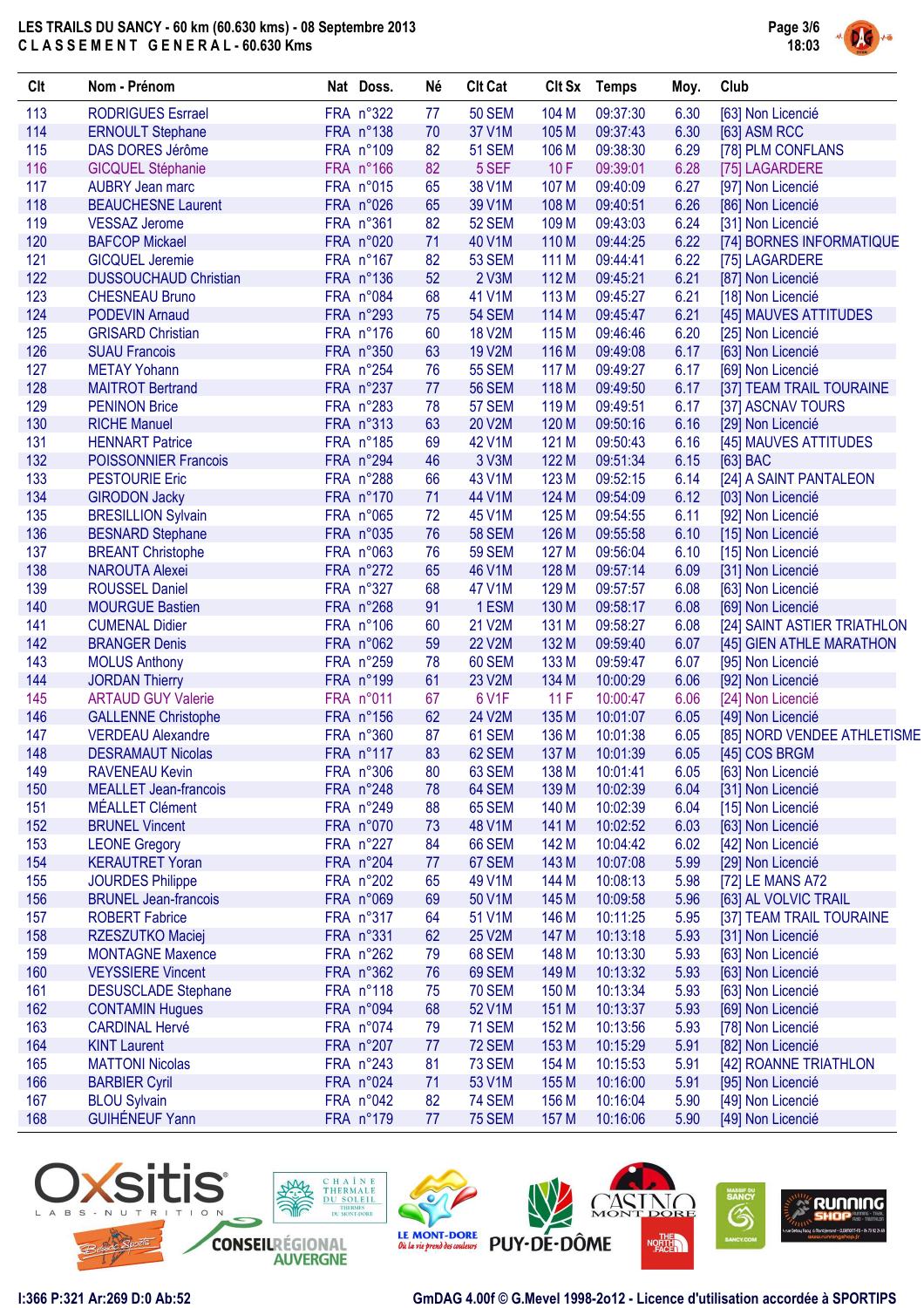

| Clt | Nom - Prénom                | Nat Doss. | Né | <b>Clt Cat</b> | Clt Sx | <b>Temps</b> | Moy. | Club                           |
|-----|-----------------------------|-----------|----|----------------|--------|--------------|------|--------------------------------|
| 169 | <b>MAUCHOSSE Luc</b>        | FRA n°244 | 60 | <b>26 V2M</b>  | 158 M  | 10:16:14     | 5.90 | [27] BIPEDES BERNAYENS         |
| 170 | <b>POUPLIN Benoit</b>       | FRA n°297 | 78 | <b>76 SEM</b>  | 159 M  | 10:16:16     | 5.90 | [86] POITIERS EC               |
| 171 | <b>BENOIT Laurent</b>       | FRA n°029 | 66 | 54 V1M         | 160 M  | 10:16:50     | 5.90 | [26] Non Licencié              |
| 172 | <b>ROMANET Cedric</b>       | FRA n°323 | 89 | 77 SEM         | 161 M  | 10:17:32     | 5.89 | [91] Non Licencié              |
| 173 | <b>NIETO Olivier</b>        | FRA n°274 | 75 | <b>78 SEM</b>  | 162 M  | 10:17:35     | 5.89 | [63] Non Licencié              |
| 174 | <b>HERAN Gilles</b>         | FRA n°186 | 63 | <b>27 V2M</b>  | 163 M  | 10:17:39     | 5.89 | [27] SPORT AVENTURE            |
| 175 | <b>MARIONNEAU Richard</b>   | FRA n°240 | 73 | 55 V1M         | 164 M  | 10:17:51     | 5.89 | [49] Non Licencié              |
| 176 | <b>DEMORE Sébastien</b>     | FRA n°114 | 74 | <b>79 SEM</b>  | 165 M  | 10:18:23     | 5.88 | [78] Non Licencié              |
| 177 | <b>LE MOING Pascal</b>      | FRA n°221 | 62 | <b>28 V2M</b>  | 166 M  | 10:19:01     | 5.88 | [63] Non Licencié              |
| 178 | <b>CEYSSAT Luc</b>          | FRA n°077 | 72 | 56 V1M         | 167 M  | 10:20:32     | 5.86 | [63] CPLVR                     |
| 179 | <b>DEBON Emmanuelle</b>     | FRA n°111 | 82 | 6 SEF          | 12F    | 10:20:41     | 5.86 | [86] LENCLOITRE JOGGING CLUB   |
| 180 | <b>ANGLADA Bruno</b>        | FRA n°007 | 65 | 57 V1M         | 168 M  | 10:20:42     | 5.86 | [86] LENCLOITRE JOGGING CLUB   |
| 181 | <b>BOUTIN Baptiste</b>      | FRA n°057 | 79 | <b>80 SEM</b>  | 169 M  | 10:20:56     | 5.86 | [45] Non Licencié              |
| 182 | <b>BOIRET Mathieu</b>       | FRA n°043 | 84 | <b>81 SEM</b>  | 170 M  | 10:20:57     | 5.86 | [45] Non Licencié              |
| 183 | ROUXEL J-pierre             | FRA n°330 | 63 | 29 V2M         | 171 M  | 10:22:52     | 5.84 | [28] LES MARATOURISTES         |
| 184 | <b>BOURIN Bernard</b>       | FRA n°054 | 67 | 58 V1M         | 172 M  | 10:23:19     | 5.84 | [37] SAINT AVERTIN SPORTS TRIA |
| 185 | <b>GENTES Angelique</b>     | FRA n°163 | 77 | <b>82 SEM</b>  | 173 M  | 10:24:08     | 5.83 | [63] Non Licencié              |
| 186 | <b>DIEU Jeremy</b>          | FRA n°121 | 84 | 83 SEM         | 174 M  | 10:24:10     | 5.83 | [17] MIMIRUNMAN                |
| 187 | <b>DIAZ Georges</b>         | FRA n°120 | 75 | 84 SEM         | 175 M  | 10:24:51     | 5.82 | $[27]$ EAC                     |
| 188 | PECH Jean philippe          | FRA n°282 | 72 | 59 V1M         | 176 M  | 10:24:53     | 5.82 | [31] RAIDLIGHT                 |
| 189 | <b>DIEU Cedrick</b>         | FRA n°122 | 73 | 60 V1M         | 177 M  | 10:24:57     | 5.82 | [76] Non Licencié              |
| 190 | <b>REMY Miguel</b>          | FRA n°311 | 72 | 61 V1M         | 178 M  | 10:25:39     | 5.81 | [63] EA AUBUSSON               |
| 191 | <b>MURIER Yoann</b>         | FRA n°271 | 85 | <b>85 SEM</b>  | 179 M  | 10:25:42     | 5.81 | [29] Non Licencié              |
| 192 | <b>FOURCADE Laurent</b>     | FRA n°153 | 65 | 62 V1M         | 180 M  | 10:25:43     | 5.81 | [87] Non Licencié              |
| 193 | <b>XAVIER Gael</b>          | FRA n°367 | 81 | <b>86 SEM</b>  | 181 M  | 10:26:41     | 5.80 | [69] Non Licencié              |
| 194 | <b>ADNET Claude</b>         | FRA n°255 | 61 | 30 V2M         | 182 M  | 10:26:43     | 5.80 | [92] Non Licencié              |
| 195 | <b>RIOCHET Pierre</b>       | FRA n°316 | 76 | <b>87 SEM</b>  | 183 M  | 10:28:09     | 5.79 | [63] ESDPERANCE CEYRATOISE /   |
| 196 | ROSE Jean-françois          | FRA n°324 | 64 | 63 V1M         | 184 M  | 10:28:13     | 5.79 | [28] Non Licencié              |
| 197 | <b>LOUBET Isabelle</b>      | FRA n°234 | 68 | <b>7 V1F</b>   | 13F    | 10:28:21     | 5.79 | [63] Non Licencié              |
| 198 | <b>LASBLEIZ Mathieu</b>     | FRA n°216 | 85 | <b>88 SEM</b>  | 185 M  | 10:28:58     | 5.78 | [91] Non Licencié              |
| 199 | <b>DANIEL Sylvain</b>       | FRA n°108 | 79 | <b>89 SEM</b>  | 186 M  | 10:28:59     | 5.78 | [78] Non Licencié              |
| 200 | <b>FANNI Gilles</b>         | FRA n°142 | 63 | 31 V2M         | 187 M  | 10:29:05     | 5.78 | [92] Non Licencié              |
| 201 | <b>BREUILLARD Cédric</b>    | FRA n°066 | 78 | <b>90 SEM</b>  | 188 M  | 10:30:50     | 5.77 | [63] Non Licencié              |
| 202 | <b>MONGARET Franck</b>      | FRA n°260 | 75 | <b>91 SEM</b>  | 189 M  | 10:32:44     | 5.75 | [03] UC CREUZIER LE VIEUX      |
| 203 | <b>DIEUSET Guillaume</b>    | FRA n°123 | 71 | 64 V1M         | 190 M  | 10:33:21     | 5.74 | [35] Guillaume Dieuset         |
| 204 | <b>SALOU Morgan</b>         | FRA n°335 | 75 | <b>92 SEM</b>  | 191 M  | 10:33:21     | 5.74 | [29] Non Licencié              |
| 205 | <b>KERGUNTUIL Lionel</b>    | FRA n°205 | 67 | 65 V1M         | 192 M  | 10:34:25     | 5.73 | [28] ACLAM                     |
| 206 | <b>BARBEAU Philippe</b>     | FRA n°023 | 68 | 66 V1M         | 193 M  | 10:36:13     | 5.72 | [85] JOGGING CLUB SABLAIS      |
| 207 | <b>MORIN Cédric</b>         | FRA n°266 | 69 | 67 V1M         | 194 M  | 10:36:16     | 5.72 | [85] JOGGING CLUB SABLAIS      |
| 208 | <b>PERRIER Jerome</b>       | FRA n°285 | 69 | 68 V1M         | 195 M  | 10:36:44     | 5.71 | [63] Non Licencié              |
| 209 | <b>BRICE Nicolas</b>        | FRA n°067 | 80 | <b>93 SEM</b>  | 196 M  | 10:37:15     | 5.71 | [27] Non Licencié              |
| 210 | <b>PICARD Emmanuel</b>      | FRA n°289 | 74 | <b>94 SEM</b>  | 197 M  | 10:37:27     | 5.71 | [92] Non Licencié              |
| 211 | <b>ROUGIER Christophe</b>   | FRA n°326 | 77 | <b>95 SEM</b>  | 198 M  | 10:37:28     | 5.71 | [92] UA SOCIETE GENERALE       |
| 212 | <b>RIERA Yves</b>           | FRA n°315 | 66 | 69 V1M         | 199 M  | 10:38:19     | 5.70 | [81] Non Licencié              |
| 213 | <b>BOUVIER Celine</b>       | FRA n°058 | 82 | 7 SEF          | 14F    | 10:38:36     | 5.70 | [75] Non Licencié              |
| 214 | <b>RICHEFORT Christophe</b> | FRA n°314 | 71 | 70 V1M         | 200 M  | 10:38:58     | 5.69 | [87] Non Licencié              |
| 215 | <b>LEBEL Pascal</b>         | FRA n°222 | 62 | 32 V2M         | 201 M  | 10:39:02     | 5.69 | [45] AS CHAINGY SPORT NATURE   |
| 216 | <b>GUILLOT Laurent</b>      | FRA n°180 | 73 | 71 V1M         | 202 M  | 10:40:39     | 5.68 | [78] Non Licencié              |
| 217 | <b>PARENT Emmanuel</b>      | FRA n°278 | 78 | <b>96 SEM</b>  | 203 M  | 10:40:41     | 5.68 | [78] Non Licencié              |
| 218 | <b>MULTON Guillaume</b>     | FRA n°270 | 82 | <b>97 SEM</b>  | 204 M  | 10:43:08     | 5.66 | [93] Non Licencié              |
| 219 | <b>BERTHELOT Isabelle</b>   | FRA n°034 | 72 | 8 V1F          | 15F    | 10:43:18     | 5.65 | [63] COURNON AC                |
| 220 | <b>GARLÈS Kevin</b>         | FRA n°157 | 87 | <b>98 SEM</b>  | 205 M  | 10:44:11     | 5.65 | [77] Non Licencié              |
| 221 | <b>COURBOULIN Dominique</b> | FRA n°100 | 66 | <b>72 V1M</b>  | 206 M  | 10:46:17     | 5.63 | [77] AS AIR FRANCE             |
| 222 | <b>COFFINET Bruno</b>       | FRA n°091 | 67 | 73 V1M         | 207 M  | 10:46:18     | 5.63 | [77] US EAUX PARIS             |
| 223 | <b>SAINT-MARTIN Brice</b>   | FRA n°333 | 81 | <b>99 SEM</b>  | 208 M  |              |      |                                |
| 224 |                             | FRA n°231 | 66 | 74 V1M         |        | 10:47:37     | 5.62 | [86] POITIERS EC               |
|     | <b>LIERRE Frederic</b>      |           |    |                | 209 M  | 10:48:21     | 5.61 | [28] VS CHARTRES ATHLETISME    |

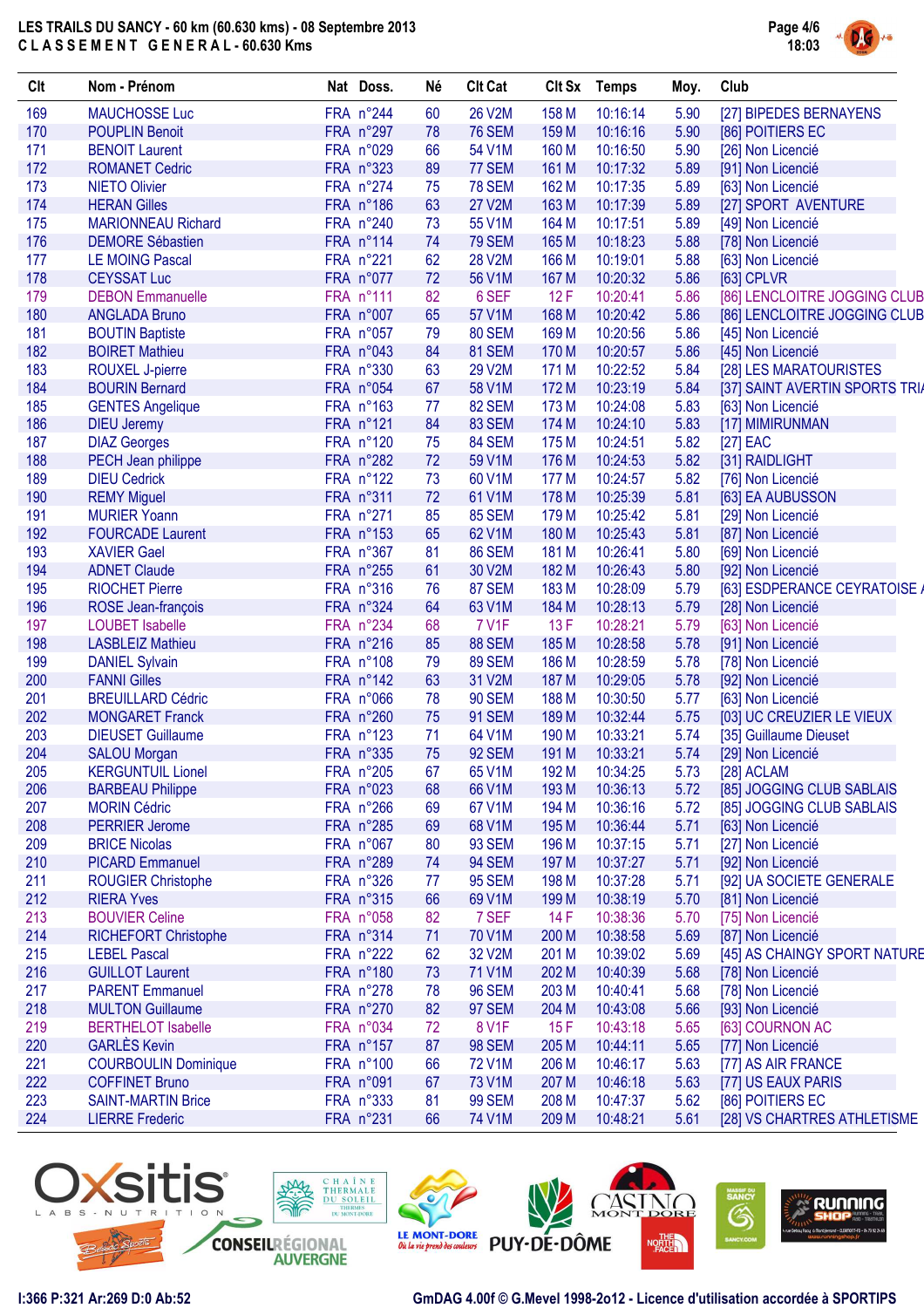

| Clt        | Nom - Prénom                    | Nat Doss. | Né | <b>Clt Cat</b>     | Clt Sx           | <b>Temps</b> | Moy. | Club                          |
|------------|---------------------------------|-----------|----|--------------------|------------------|--------------|------|-------------------------------|
| 225        | <b>MOUGEL Sebastien</b>         | FRA n°267 | 71 | 75 V1M             | 210 M            | 10:48:23     | 5.61 | [63] TEAM MOUFLARD            |
| 226        | <b>MOIROUX Philippe</b>         | FRA n°258 | 68 | <b>76 V1M</b>      | 211 M            | 10:48:26     | 5.61 | [63] TEAM MOUFLARD            |
| 227        | <b>AUFAUVRE Gérald</b>          | FRA n°017 | 75 | <b>100 SEM</b>     | 212 M            | 10:49:39     | 5.60 | [63] Non Licencié             |
| 228        | <b>MORAND Marine</b>            | FRA n°265 | 79 | 8 SEF              | 16F              | 10:50:45     | 5.59 | [06] Non Licencié             |
| 229        | <b>MORAND Joel</b>              | FRA n°264 | 64 | <b>77 V1M</b>      | 213 M            | 10:50:46     | 5.59 | [63] Non Licencié             |
| 230        | <b>PEREZ Gerard</b>             | FRA n°284 |    | <b>101 SEM</b>     | 214 M            | 10:51:12     | 5.59 | [35] Non Licencié             |
| 231        | <b>BOYER Julien</b>             | FRA n°060 | 81 | <b>102 SEM</b>     | 215 M            | 10:51:27     | 5.58 | [75] Non Licencié             |
| 232        | <b>CHEVALIER Patrice</b>        | FRA n°085 | 72 | <b>78 V1M</b>      | 216 M            | 10:52:37     | 5.57 | [85] Non Licencié             |
| 233        | PINGUET Jean-yves               | FRA n°291 | 61 | 33 V2M             | 217 M            | 10:52:42     | 5.57 | [63] Non Licencié             |
| 234        | <b>POUREAU Thierry</b>          | FRA n°298 | 64 | 79 V1M             | 218 M            | 10:56:04     | 5.54 | [16] TEAM RAIDLIGHT           |
| 235        | <b>LIMOUSIN Loïc</b>            | FRA n°232 | 74 | <b>103 SEM</b>     | 219 M            | 10:56:25     | 5.54 | [24] SAINT ASTIER TRIATHLON   |
| 236        | <b>GOURINCHAS Jean-philippe</b> | FRA n°173 | 62 | 34 V2M             | 220 M            | 10:56:26     | 5.54 | [24] SAINT ASTIER TRIATHLON   |
| 237        | <b>ARBIB Nicolas</b>            | FRA n°009 | 65 | 80 V1M             | 221 M            | 10:59:34     | 5.52 | [30] TEAM POULX RUNNING TRAIL |
| 238        | <b>BRACHET Patrick</b>          | FRA n°061 | 53 | 4 V3M              | 222 M            | 11:03:55     | 5.48 | [60] NESTLE RESPIRONS ENSEME  |
| 239        | <b>GAY Hervé</b>                | FRA n°160 | 58 | 35 V2M             | 223 M            | 11:05:14     | 5.47 | [03] Non Licencié             |
| 240        | <b>GAIANI-PORQUET Paul</b>      | FRA n°155 | 87 | <b>104 SEM</b>     | 224 M            | 11:05:57     | 5.46 | [75] Non Licencié             |
| 241        | <b>JOURDAN Nathalie</b>         | FRA n°201 | 65 | 9 V1F              | 17F              | 11:09:15     | 5.44 |                               |
| 242        |                                 | FRA n°044 |    | 36 V2M             | 225 M            | 11:12:22     |      | [75] Non Licencié             |
|            | <b>BONGIBAULT Olivier</b>       |           | 62 |                    |                  |              | 5.41 | [45] GIEN ATHLE MARATHON      |
| 243        | <b>DUFRENE Frank</b>            | FRA n°131 | 68 | 81 V1M             | 226 M            | 11:18:30     | 5.36 | [13] LA FOULEE DE GREASQUE    |
| 244        | <b>DROUET Thierry</b>           | FRA n°128 | 63 | 37 V2M             | 227 M            | 11:18:34     | 5.36 | [50] Non Licencié             |
| 245        | <b>DUPONT Richard</b>           | FRA n°133 | 60 | 38 V2M             | 228 M            | 11:20:46     | 5.34 | [18] CA VIERZON               |
| 246        | <b>BOURNAUD Severine</b>        | FRA n°055 | 80 | 9 SEF              | 18 F             | 11:21:33     | 5.34 | [91] Non Licencié             |
| 247        | <b>FOSCHIA Laurence</b>         | FRA n°152 | 64 | 10 V1F             | 19F              | 11:21:52     | 5.34 | [49] SCO ATHLETISME AUBANCE   |
| 248        | <b>BREFFORT Jean-claude</b>     | FRA n°064 | 57 | 39 V2M             | 229 M            | 11:24:09     | 5.32 | [94] ENDURANCE SHOP CORBEIL   |
| 249        | <b>REB Jean-pierre</b>          | FRA n°310 | 69 | 82 V1M             | 230 M            | 11:25:25     | 5.31 | [87] Non Licencié             |
| 250        | <b>LEGRAIN Thomas</b>           | FRA n°226 | 72 | 83 V1M             | 231 M            | 11:25:32     | 5.31 | [92] Non Licencié             |
| 251        | <b>MERLOT</b> Fronçoise         | FRA n°252 | 59 | 1 V <sub>2</sub> F | 20F              | 11:27:49     | 5.29 | [50] Non Licencié             |
| 252        | <b>SESBOUE Joel</b>             | FRA n°342 | 52 | 5 V3M              | 232 M            | 11:27:53     | 5.29 | [95] VALLÉE DE MONTMORENCY    |
| 253        | <b>ROUSSET François</b>         | FRA n°329 | 74 | <b>105 SEM</b>     | 233 M            | 11:28:10     | 5.29 | [18] Non Licencié             |
| 254        | <b>BOUDENOT Patrick</b>         | FRA n°050 | 54 | 40 V2M             | 234 M            | 11:29:53     | 5.27 | [41] AMICALE DES SOLOGNOTS    |
| 255        | <b>MARIAS Jean</b>              | FRA n°239 | 47 | 6 V3M              | 235 M            | 11:30:06     | 5.27 | [41] Non Licencié             |
| 256        | <b>ANDREATTA Vincent</b>        | FRA n°303 | 72 | 84 V1M             | 236 M            | 11:32:52     | 5.25 | [87] Non Licencié             |
| 257        | <b>LUDWIG Stéphane</b>          | FRA n°235 | 74 | <b>106 SEM</b>     | 237 M            | 11:34:32     | 5.24 | [47] Non Licencié             |
| 258        | <b>BEURY Mickael</b>            | FRA n°036 | 74 | <b>107 SEM</b>     | 238 M            | 11:40:40     | 5.19 | [72] TEAM RAIDLIGHT           |
| 259        | <b>MARECHAL Sebastien</b>       | FRA n°238 | 71 | 85 V1M             | 239 M            | 11:40:47     | 5.19 | [72] Non Licencié             |
| 260        | <b>FLEURY Florence</b>          | FRA n°150 | 74 | <b>10 SEF</b>      | 21F              | 11:44:21     | 5.16 | [63] Non Licencié             |
| 261        | <b>GUY Alexandre</b>            | FRA n°182 | 74 | <b>108 SEM</b>     | 240 M            | 11:44:23     | 5.16 | [87] Non Licencié             |
| 262        | <b>ARTIGAS Nathalie</b>         | FRA n°012 | 66 | <b>11 V1F</b>      | 22F              | 11:44:35     | 5.16 | [33] Non Licencié             |
| 263        | <b>GAUDARD Nadine</b>           | FRA n°158 | 54 | 2 V <sub>2</sub> F | 23 F             | 11:45:37     | 5.16 | [28] ACLAM                    |
| 264        | <b>VIVIEN Laurence</b>          | FRA n°365 | 62 | 3 V <sub>2</sub> F | 24 F             | 11:45:41     | 5.16 | [28] LUCE MAINVILLERS PTT ATH |
| 265        | <b>ALVAREZ Florent</b>          | FRA n°224 | 89 | <b>109 SEM</b>     | 241 M            | 11:46:30     | 5.15 | [21] Non Licencié             |
| 266        | <b>BLANDIN Philippe</b>         | FRA n°040 | 62 | 41 V2M             | 242 M            | 11:50:55     | 5.12 | [22] Non Licencié             |
| 267        | <b>RATELADE Thierry</b>         | FRA n°305 | 53 | <b>7 V3M</b>       | 243 M            | 11:56:23     | 5.08 | [23] Non Licencié             |
| 268        | <b>SIMANSKY Clarisse</b>        | FRA n°346 | 87 | <b>11 SEF</b>      | 25F              | 11:57:12     | 5.07 | [31] A TROIS TOURS            |
| 269        | <b>GOURINCHAS Cecile</b>        | FRA n°174 | 64 | 12 V1F             | 26 F             | 11:58:23     | 5.06 | [24] SAINT ASTIER TRIATHLON   |
| <b>ABD</b> | <b>ANSELIN Samuel</b>           | FRA n°008 | 81 | <b>ABD SEM</b>     | ABD <sub>M</sub> | 00:00:00     | 0.00 | [91] Non Licencié             |
|            |                                 | FRA n°027 |    | <b>ABD SEM</b>     |                  | 00:00:00     | 0.00 |                               |
| <b>ABD</b> | <b>BEAUME Benjamin</b>          |           | 82 |                    | ABD <sub>M</sub> |              |      | [63] RUNNING SHOP - SALOMON   |
| <b>ABD</b> | <b>BERRIOT Stephane</b>         | FRA n°033 | 69 | ABD V1M            | ABD <sub>M</sub> | 00:00:00     | 0.00 | [24] B A C (LEMUR TEAM)       |
| <b>ABD</b> | <b>BLANCHET Philippe</b>        | FRA n°039 | 70 | ABD V1M            | <b>ABDM</b>      | 00:00:00     | 0.00 | [43] CA BRIOUDE               |
| <b>ABD</b> | <b>BLOND Fréderic</b>           | FRA n°041 | 78 | <b>ABD SEM</b>     | ABD <sub>M</sub> | 00:00:00     | 0.00 | [44] Non Licencié             |
| <b>ABD</b> | <b>BOUCHAUD Stephane</b>        | FRA n°048 | 70 | ABD V1M            | ABD <sub>M</sub> | 00:00:00     | 0.00 | [37] Non Licencié             |
| <b>ABD</b> | <b>BOURDEAU Christele</b>       | FRA n°052 | 78 | <b>ABD SEF</b>     | ABD <sub>F</sub> | 00:00:00     | 0.00 | [49] UAS OUEST FRANCE RENNES  |
| <b>ABD</b> | <b>BOURNAUD Frederic</b>        | FRA n°056 | 81 | <b>ABD SEM</b>     | ABD <sub>M</sub> | 00:00:00     | 0.00 | [91] Non Licencié             |
| <b>ABD</b> | <b>CHALEIX Laurent</b>          | FRA n°078 | 63 | ABD V2M            | ABD <sub>M</sub> | 00:00:00     | 0.00 | [63] COURNON AMBIANCE COURS   |
| <b>ABD</b> | <b>CHARBONNEL Thierry</b>       | FRA n°080 | 58 | ABD V2M            | <b>ABDM</b>      | 00:00:00     | 0.00 | [63] Non Licencié             |
| <b>ABD</b> | <b>CHARLES Cecile</b>           | FRA n°081 | 78 | <b>ABD SEF</b>     | ABD <sub>F</sub> | 00:00:00     | 0.00 | [44] Non Licencié             |